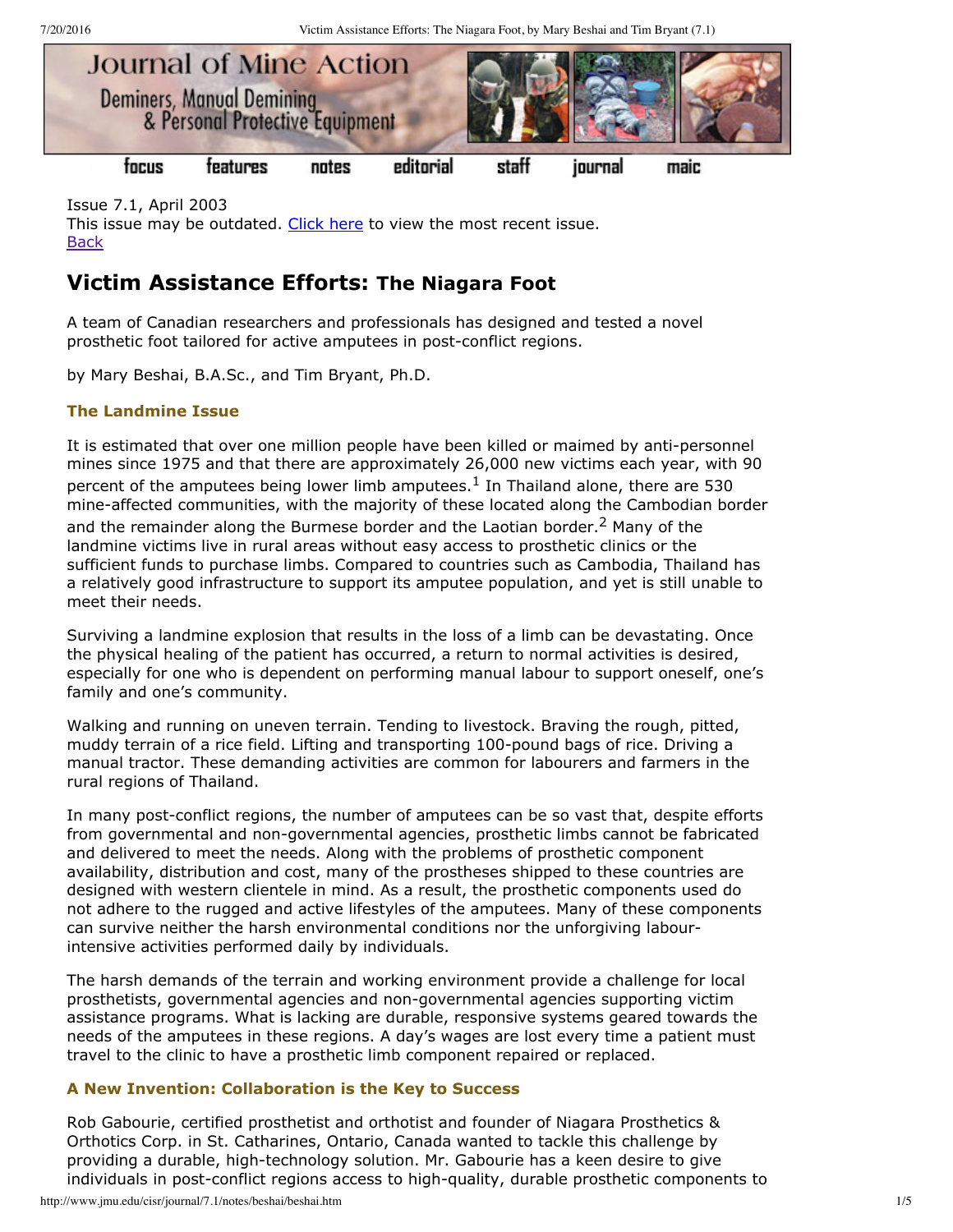7/20/2016 Victim Assistance Efforts: The Niagara Foot, by Mary Beshai and Tim Bryant (7.1)

allow them to perform their normal activities. He has developed a series of durable, highquality prosthetic components designed specifically for active users in the hot, rough climates of many post-conflict regions. The patented Niagara Foot<sup>3</sup> is a novel energyreturn prosthetic foot intended to provide improved performance to lower limb amputees. It was developed as part of a programme of The Canadian Centre for Mine Action Technology (CCMAT) by Niagara Prosthetics and Orthotics (St. Catharines, ON) and Queen's University (Kingston, ON) with the collaboration of Dupont Engineering Polymers (Wilmington, DE) and Recto Molded Products (Cincinnati, OH).

A key aspect of the design of the Niagara Foot is the separation of the keel of the foot from the cosmetic cover. A cosmetic cover is generally worn over the keel to provide a more life-like look to the foot. While this concept is not new in high-end, westernised products, its application to victim relief efforts is new. This separation of the foot keel from the cosmetic cover ultimately extends the durability of the foot. Prosthetic feet that have the cosmesis inseparable from the keel encounter a common problem: once the prosthetic foot is damaged, the patient can no longer use it, as the biomechanical capabilities of the foot are compromised. Field studies in Thailand and El Salvador have shown damage to conventional feet to occur within weeks after prosthetic fitting, resulting in patients attempting to walk on broken devices. With the Niagara Foot, any damage to the cosmetic cover does not impair the biomechanical use of the foot. The cosmetic cover can be replaced simply and cheaply by the patient.

The keel of the Niagara Foot is composed of a single, S-shaped part, which acts like a spring in order to provide elastic energy storage and return during the gait cycle. Upon heel strike, the lower C-section or heel deflects upwards, causing the toe portion of the foot to deflect downwards and the contact point to open. As weight is transferred over the foot, energy is released from the heel and the contact point closes. Once contact is made, the compliance of the foot decreases (stiffness increases) in order to prepare for toe-off. During this phase, the toe portion deflects and stores energy. As the toe lifts off, this energy is released to help propel the limb into the swing phase. The energy return principle incorporated into the design of the Niagara foot allows the user to walk more naturally than conventional designs.

The initial design of the Niagara Foot, optimised for a 50-60-kg person, has resulted in a 24-cm-long keel injection moulded using DuPont™ Delrin® acetyl which is capable of dorsiflexing 4-10 degrees with a stiffness on toe-off of 50 kN/m. Although these values are typical for walking on level ground, they are also practical for use in more rugged conditions. Two grades of materials were selected for the same size foot, one geared towards heavier or more active individuals, while the other is tuned for lighter or less active individuals.

The Niagara Foot's simple keel design and use of Dupont™ Delrin® have resulted in an exceptionally durable prosthetic foot that performs well biomechanically for a variety of activities of daily living.

#### **Computational Modeling and Testing is the First Step**

In order to predict the behaviour and service life of the Niagara Foot, it was tested in a series of computational, laboratory, clinical and field trials. Using an iterative design approach, the initial design of the prosthetic foot was validated by then Queen's mechanical engineering graduate student, Tara Ziolo, using Finite Element Analysis techniques. As a result of this computational modeling and testing, the design of the prosthetic foot was optimised.

Static and cyclic testing has been performed by researchers at Queen's University, as outlined by International Organisation for Standardisation (ISO) 10328 A60 international standards. Static testing was performed using a compression-testing system, whereby a force is applied to the toe and then the heel of a foot, and held for a period of time. Its purpose is to ensure that the component can meet or surpass standard values that represent high loading conditions, such as jumping. The Niagara Foot strengths exceeded the 3220 N required for heel loading, and 2790 N required for toe loading as outlined in the ISO 10328 A60 standards.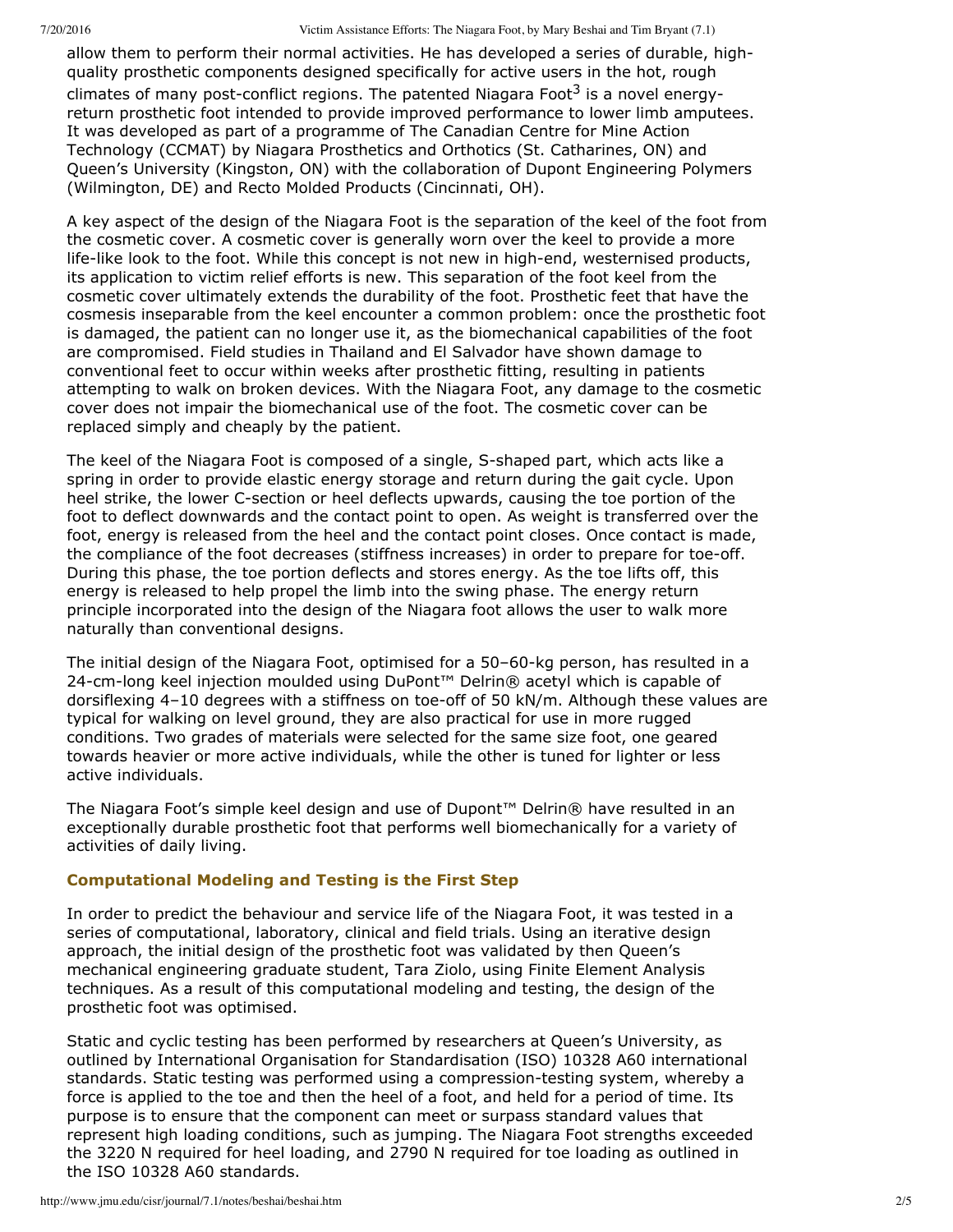Cyclic testing was undertaken using a fatigue tester designed and built at Queen's University. It is comprised of four stations, each with a pneumatic loading cylinder for the heel and toe. The cylinders are computer-controlled to produce an axial force waveform at the tibia similar in shape to that observed in normal gait. At the same time, peak force values at the heel and toe are programmed to be consistent with those required in ISO 10328 standard.

For mechanical testing purposes, it is generally assumed that an average adult will walk one million strides per year.<sup>4</sup> Cyclic testing did not produce failures or significant wear when heel and toe peak forces exceeded 120 percent of requirements over 3,000,000 cycles, although a small permanent upward deformation in the heel was observed. The combination of the simple shape and material selection has resulted in a device that is more durable than many conventional designs, which have a much shorter service life.<sup>5, 6</sup>

### **Initial Performance Testing in Canada**

Researchers at Queen's performed a clinical study on one of the first versions of the Niagara Foot (Series 1). Both the Niagara Series 1 Foot and a Solid Ankle Cushion Heel (SACH)-type foot (Solid Attachment/Flexible Endoskeletal, SAFE) were tested with volunteer below-knee amputees. Each subject wore both types of feet for two to five days then was tested in a gait lab using an Optotrak™ optoelectronic motion analysis system integrated with an AMTI™ force plate. With a few minor exceptions, the Niagara Series 1 Foot matched the ground reaction-loading pattern found with a SAFE Foot.

Possibly one of the most important results of the clinical gait trials was the qualitative feedback from the subjects of the trial, which showed that the amputees were satisfied with the Niagara Series 1 Foot in terms of stability, effectiveness and comfort.





Field Trials in Thailand.

With the assistance of the Thailand Mine Action Centre (TMAC), study teams have visited Aranyaprathet Hospital in Thailand on three occasions: initial project kickoff in November 2001; a mid-project visit in May 2002; and a project completion visit in January 2003. During these visits, prosthetic components were observed, patients interviewed and walking performance tests completed.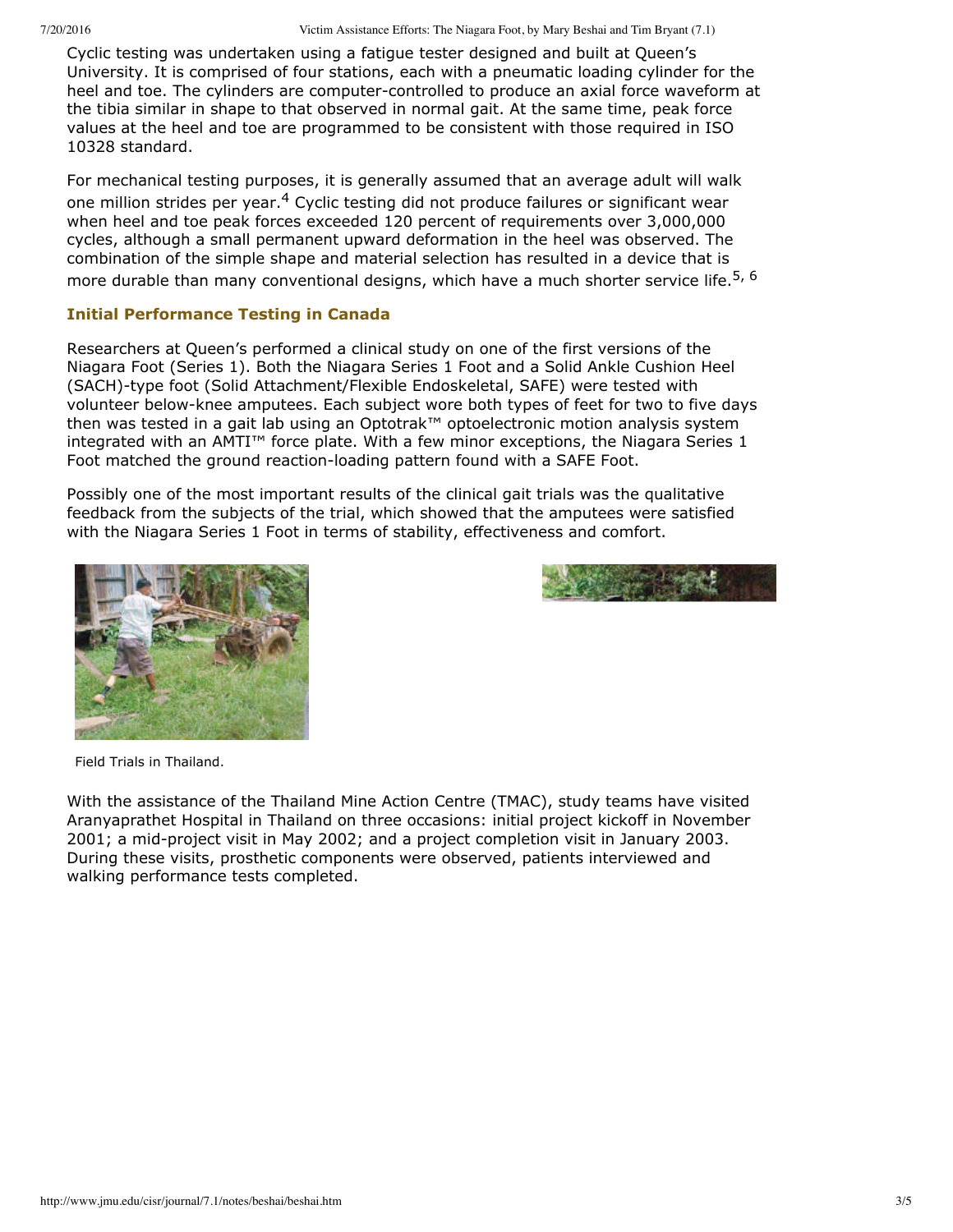7/20/2016 Victim Assistance Efforts: The Niagara Foot, by Mary Beshai and Tim Bryant (7.1)



To further conduct the field trial, a follow-up protocol was developed to support a patient review by local prosthetists after three months—with communication of results by electronic and air mail. Field trials in a rural hospital in Thailand were undertaken with 16 volunteers (age 39.9 +/- 12.3 yrs; height  $161.2$  +/- 6.5 cm; weight 57.1 +/- 7.2 kg).

All patients were initially wearing SACH Feet and the Niagara Feet were retrofitted onto the existing prosthesis systems. The Niagara Foot increases the loading to other components in the prosthetic system, sometimes causing failure. As such, its use as a retrofit device on older systems should be carefully considered.

The Niagara Foot is an energy-return system. The biomechanical advantages of the device compared to SACH designs were evident since the initial trials and continue to improve with time. Patients are able to detect and appreciate the performance offered by this device, particularly in its ability to return energy during the gait cycle, thereby decreasing the muscular effort required for walking. These conclusions are partially borne out by objective measures of walking performance, indicating a reduced cadence and increased stride length when compared to the original SACH foot in patients. In addition, the gait performance results at six months and one year suggest that patients are becoming more confident with the foot.

The durability of the device is evident. In contrast to the SACH device currently used at the Aranyaprathet Clinic, there were no failures of the keel after six months and one year in all patients, which is consistent with laboratory testing. Devices showed a limited amount of wear in contact regions and no failures present at the one-year mark. This is significant given that the current prosthetic feet used in this clinic in Thailand last for less than three months.

Overall, the patients are happy with the Niagara Foot. They feel it is durable and comfortable to walk in. They often wear the foot while working in the fields or doing manual labour and prefer this foot to their previous foot.

#### **The Next Steps**

Feedback from the field trials has been very positive and has resulted in further minor enhancements to the prosthetic foot design, in both the keel and the cosmetic cover. The initial foot design was geared towards users who did not wear shoes. A design allowing the simpler wearing of a shoe is currently being developed. Larger-scaled trials are planned for a number of regions worldwide. In addition, the design of other prosthetic components is